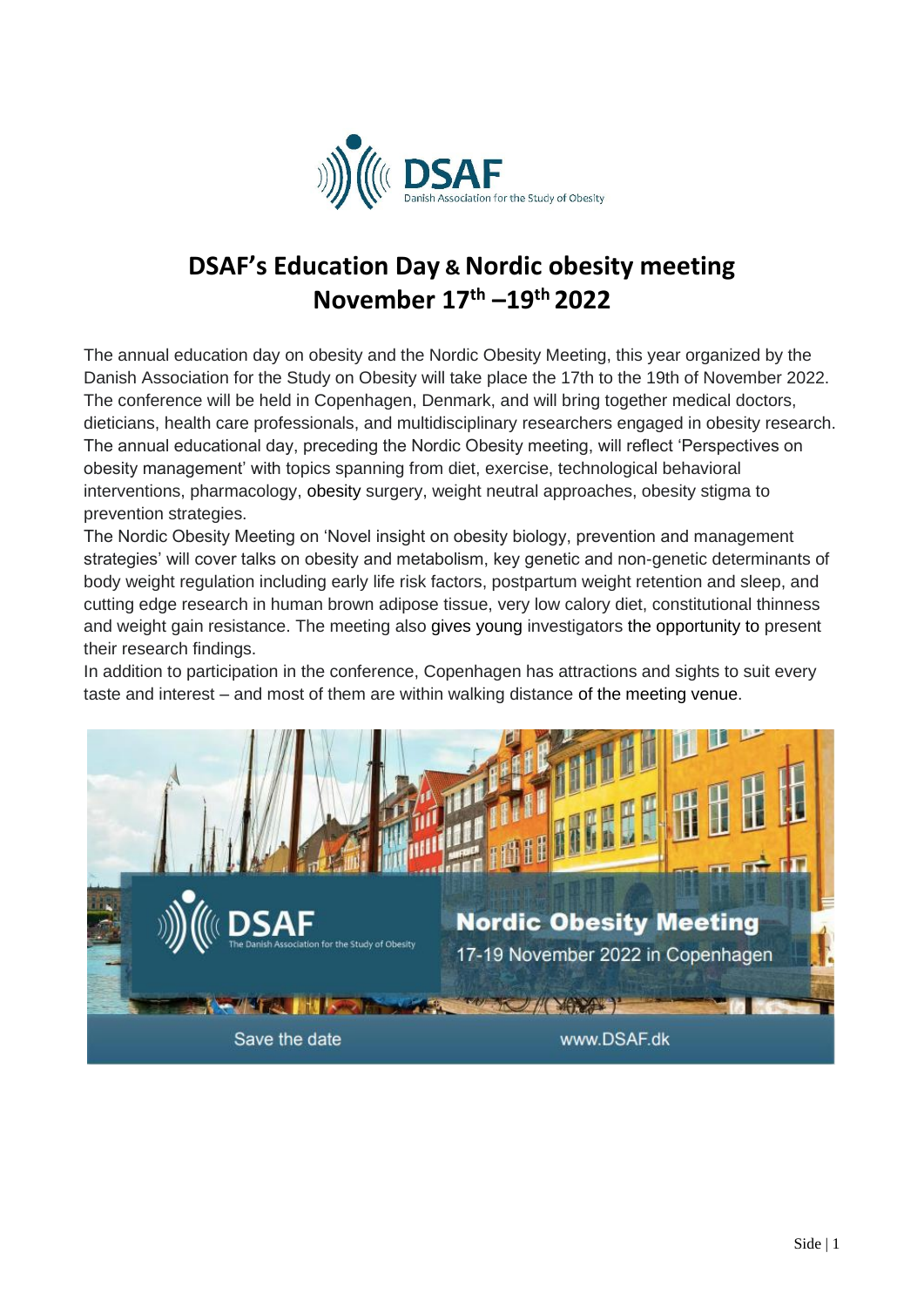# **DSAF's Education Day 2022, November 17th –18th**

### **Title: Perspectives on obesity management**

### **Scandic Hotel, Copenhagen**

| Thursday, November 17 <sup>th</sup> |                                                                                                                                   |                                                                |  |  |  |
|-------------------------------------|-----------------------------------------------------------------------------------------------------------------------------------|----------------------------------------------------------------|--|--|--|
| <b>Time</b>                         | <b>Speaker</b>                                                                                                                    | <b>Tentative title</b>                                         |  |  |  |
| 10:30-11:00                         | Registration and coffee with bread                                                                                                |                                                                |  |  |  |
| 11.00-11.10                         | Lise G Bjerregaard, President of<br><b>DASO</b>                                                                                   | Welcome                                                        |  |  |  |
| 11.10-11.50                         | TBA                                                                                                                               | Calories, carbs or quality?                                    |  |  |  |
| 11.50-12.30                         | Bente K. Pedersen, Prof.,<br>University of Copenhagen &<br>Rigshospitalet, Denmark                                                | Physical exercise and weight loss, does it work?               |  |  |  |
| 12:30-13:10                         | Kirsi Pietiläinen, Prof., University<br>of Helsinki, Finland                                                                      | Digital platforms and technology                               |  |  |  |
| 13:10-14:10                         | Lunch                                                                                                                             |                                                                |  |  |  |
| 14.10-14.50                         | Christoffer Clemmensen,,<br>Associate Prof., University of<br>Copenhagen, Denmark                                                 | Weight loss therapies: Past, present, and future               |  |  |  |
| 14.50-15.30                         | Richard Welbourn, MD, Nuffield<br>Health, UK                                                                                      | Bariatric surgery: How effective is it and who is it for?      |  |  |  |
| 15.30-16:00                         | Carina Jørgensen,<br>Adipositasforening, Denmark                                                                                  | Patient perspective(s)                                         |  |  |  |
| 16.00-16:30                         | Coffee                                                                                                                            |                                                                |  |  |  |
| 16:30-17.10                         | Claus Bogh Juhl, Prof., Steno<br>Diabetes Center Odense, Denmark                                                                  | Weight neutrality - and health in obesity                      |  |  |  |
| 17:10-17:50                         | Ximena Ramos Salas, PhD,<br>Research & Policy Consultant,<br>Sweden                                                               | Weight bias and stigma in healthcare: Leaving no one<br>behind |  |  |  |
| 17:50-18:30                         | Nils B Jørgensen, PhD, Hvidovre<br>Hospital, Denmark<br>Berit Heitmann, Professor, The<br>Parker Institute, Copenhagen<br>Denmark | Discussion: Weight neutral vs weight loss                      |  |  |  |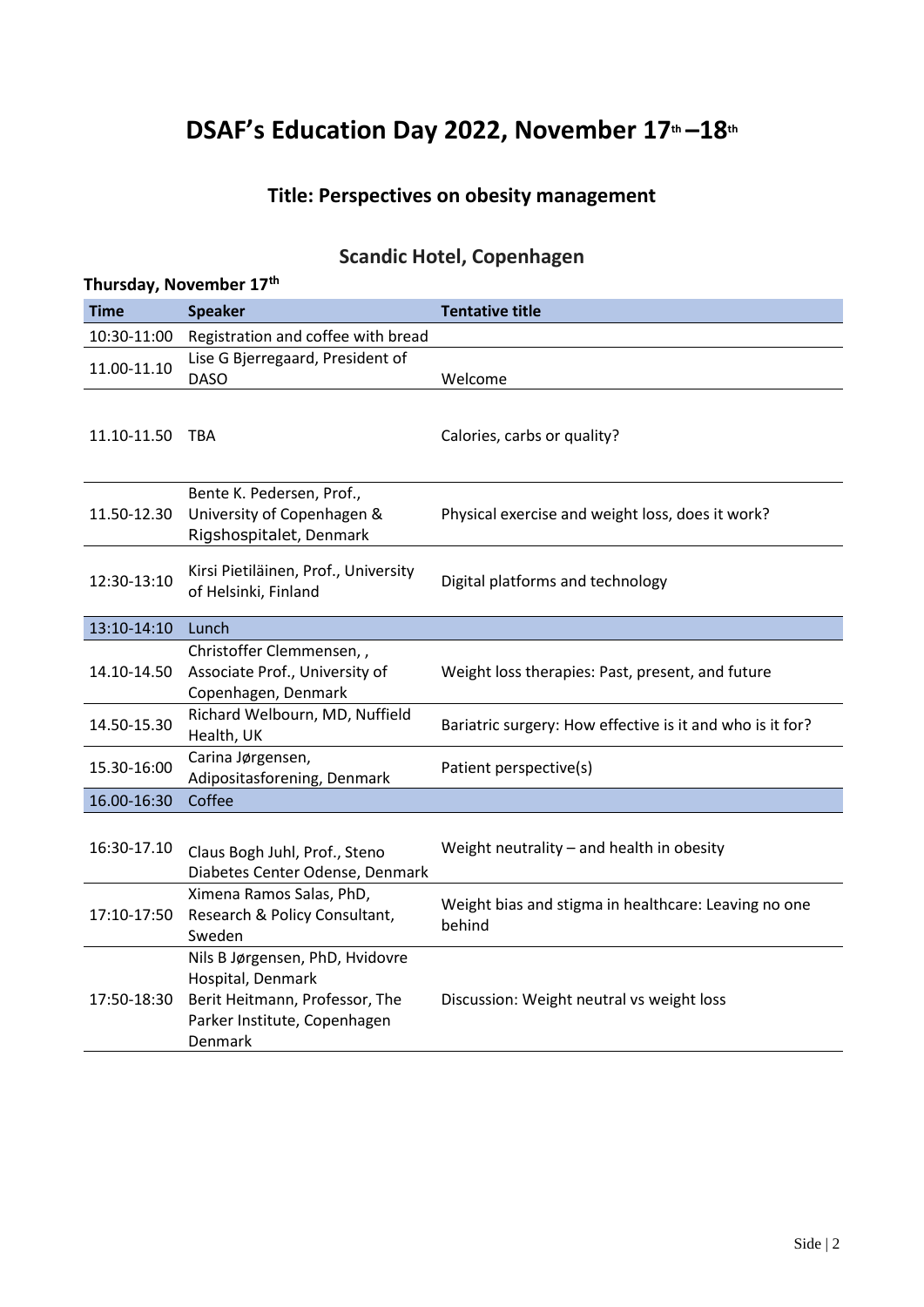### **Friday, November 18th**

| <b>Time</b>   | <b>Speaker</b>                                                                                   | <b>Tentative title</b>                             |  |
|---------------|--------------------------------------------------------------------------------------------------|----------------------------------------------------|--|
| $9.00 - 9:40$ | Jeroen Lakerveld, Associate prof.,<br>Amsterdam UMC, the Netherlands entry points for prevention | Evidence for upstream determinants of obesity, and |  |
| 9.40-10.00    | Lise G Bjerregaard, President of<br><b>DASO</b>                                                  | Conclusions and learning points                    |  |
| 10.00-10.15   | <b>Break</b>                                                                                     |                                                    |  |
| $10.15 -$     | Participation in the Nordic Meeting on the Study on Obesity                                      |                                                    |  |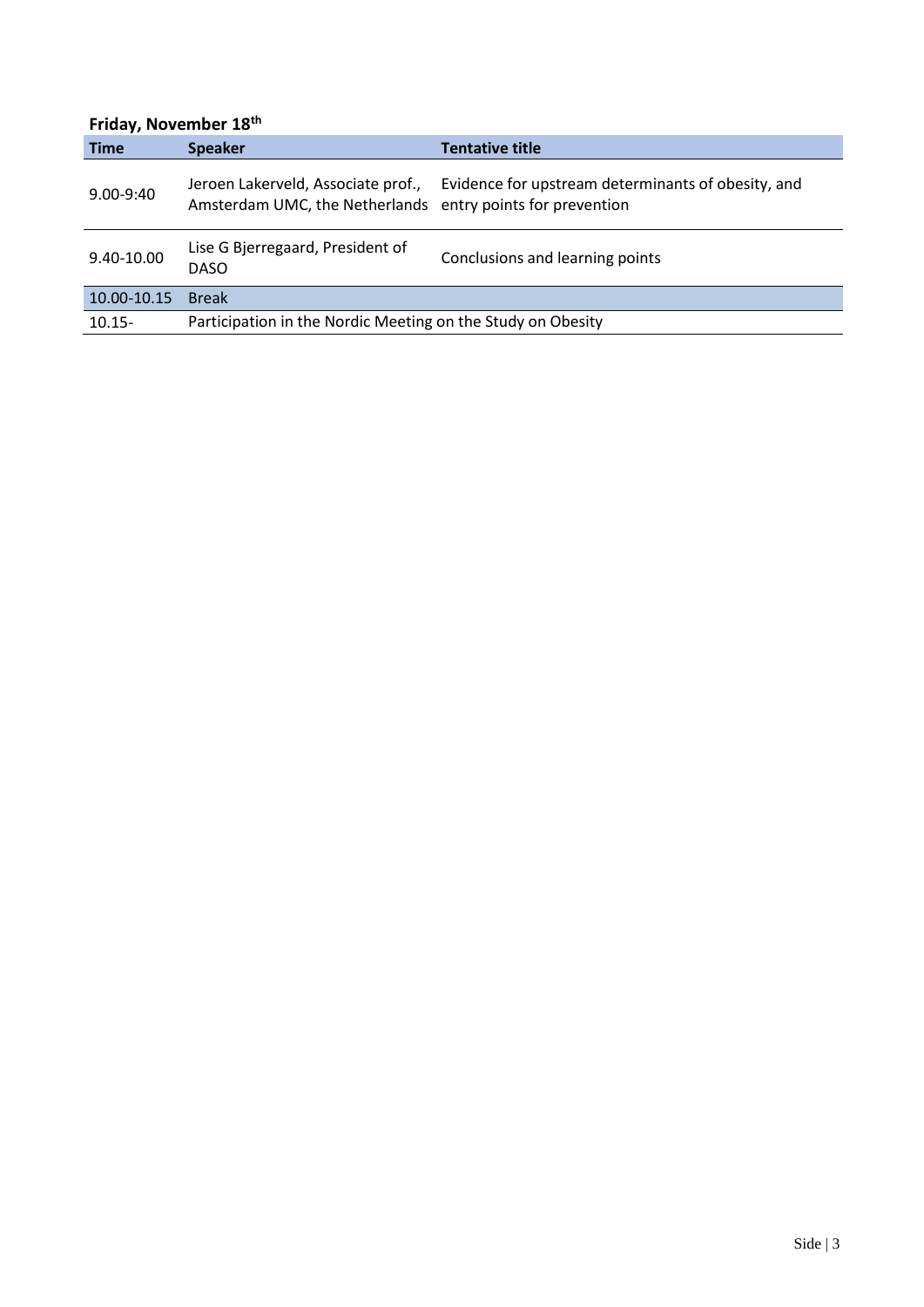

# **Nordic obesity meeting 2022, November 18th –19th**

### **Title: "Novel insight on obesity biology, prevention and management strategies"**

**Scandic Hotel, Copenhagen**

#### **Friday, November 18th**

| <b>Time</b>        | <b>Speaker</b>                                                                          | <b>Tentative title</b>                                                    |
|--------------------|-----------------------------------------------------------------------------------------|---------------------------------------------------------------------------|
| $10.15 -$<br>10.20 | Lise G Bjerregaard, President of DASO                                                   | Welcome                                                                   |
| 10.20-10.55        | <b>TBA</b>                                                                              | Energy metabolism                                                         |
| 10.55-11.30        | Nils Wierup, Associate Prof., Lund University<br>Diabetes Centre, Sweden                | Metabolic Effects of Gastric Bypass Surgery:<br>Is It All About Calories? |
| 11.30-12:05        | Tune H Pers, Associate Prof., University of<br>Copenhagen, Denmark                      | Obesity and the brain                                                     |
| 12:05-12:15        |                                                                                         | Q & A                                                                     |
| $12.15 -$<br>13.15 | Lunch                                                                                   |                                                                           |
|                    | Abstract competition                                                                    |                                                                           |
| 13.15-13.30        | Conference participant                                                                  | <b>TBA</b>                                                                |
| 13.30-13.45        | Conference participant                                                                  | <b>TBA</b>                                                                |
| 13.45-14.00        | Conference participant                                                                  | <b>TBA</b>                                                                |
| 14.14-14.30        | Conference participant                                                                  | <b>TBA</b>                                                                |
| 14.30-14:45        | Conference participant                                                                  | <b>TBA</b>                                                                |
| 14:45-15:00        | Conference participant                                                                  | <b>TBA</b>                                                                |
| 15:00-15:45        | Coffee & posters                                                                        |                                                                           |
| 15:45-16:15        | Sylvain Sebert, Professor, University of Oulu,<br>Finland                               | Early predictors of life course BMI<br>trajectories                       |
| 16:15-16:45        | Ellen Nøhr, Professor, University of Southern<br>Denmark and Odense University Hospital | Predictors and consequences of postpartum<br>weight retention             |
| 16:45-17:15        | Sofus Larsen, Postdoc, Parker Institute,<br>Denmark                                     | Sleep, weight, weight loss and weight loss<br>maintenance                 |
| 17:15-17.25        | <b>Break</b>                                                                            |                                                                           |
| 17:25-18:00        | General assembly                                                                        | All Danish Delegates                                                      |
|                    |                                                                                         |                                                                           |

19.00- Conference dinner with young investigator prizes